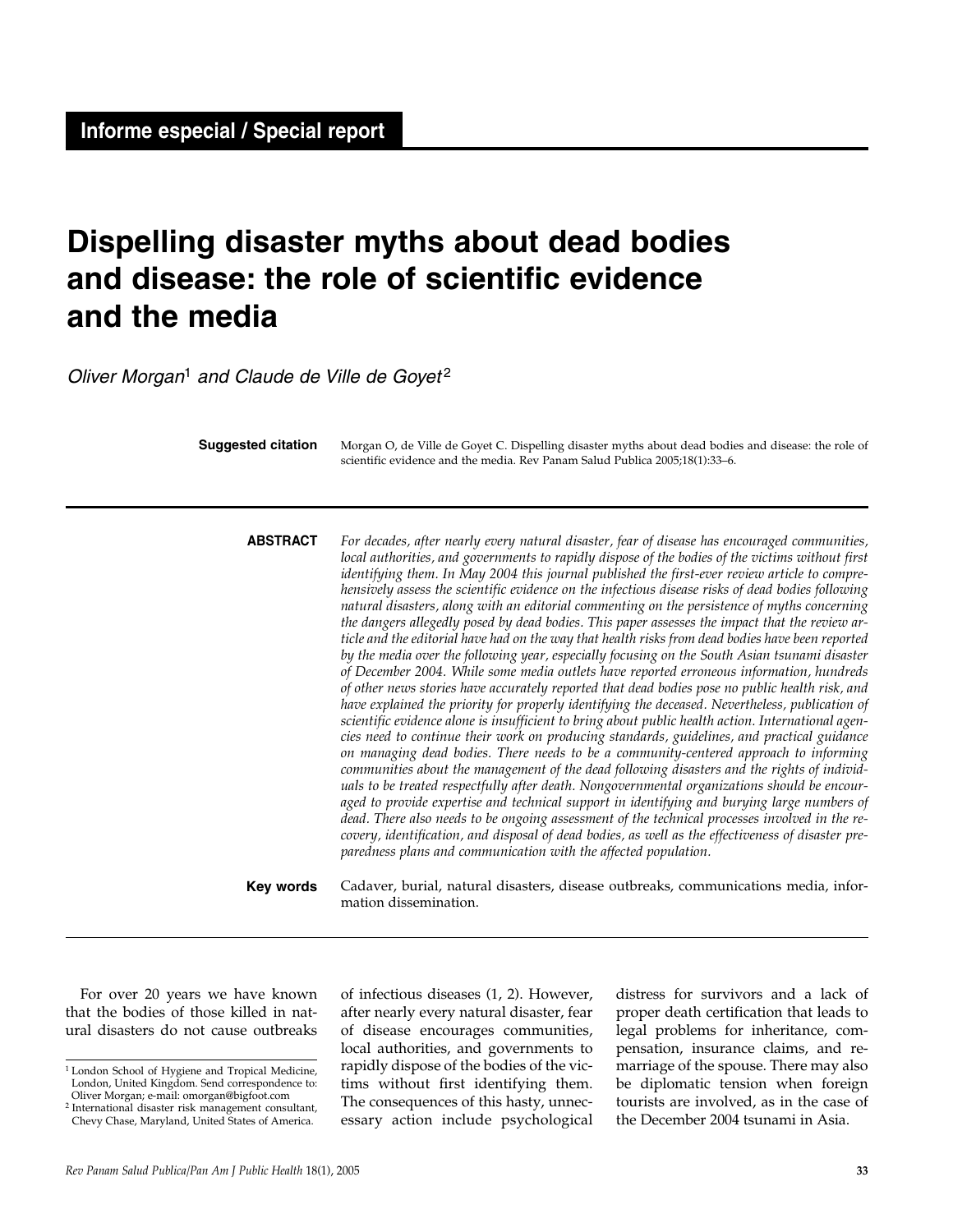There are several reasons for the stubborn popularity of the myth about the dangers from dead bodies. Repulsion to the smell of decay may be part of a primordial "protective mechanism" against disease (3). Many people, including health professionals, also mistakenly extrapolate the disease risks from individuals who die from infectious disease to victims of natural disasters, who instead die from trauma and drowning. These fears tend to be reinforced by journalists, partly because they too are misinformed, but also because the news media tend to gravitate towards the sensational. To successfully challenge these beliefs we must first get the facts straight. However, until recently the lack of scientific evidence to refute these claims has made it difficult to change the attitudes and practices.

In the May 2004 issue of this journal we two authors of this paper published, respectively, a review article assessing the scientific evidence on the infectious disease risks of dead bodies following natural disasters (4) and an accompanying editorial commenting on the persistence of myths concerning the risks allegedly posed by dead bodies (5). For the first time in the peerreviewed scientific literature, these papers outlined a scientific basis to refute the myth that dead bodies cause epidemics after natural disasters. The papers also pointed out two other key facts: (1) that the risk for the public is negligible and (2) that for individuals who have close contact with the dead, the risk of diseases is likely to be small and is easily avoidable. From June 2004 through April 2005 the review article was the item downloaded most frequently—more than 26 400 times—from the Publications Web site (http://publications.paho.org) of the Pan American Health Organization (PAHO). In just the two months of December 2004 and January 2005, more than 19 000 copies of the article were downloaded (along with over 2 200 copies of the editorial), clearly indicating the need for information on this topic after the South Asian tsunami disaster on 26 December 2004.

### **ENGAGING WITH THE MEDIA**

Following heavy rains in May 2004, flooding in the Dominican Republic and Haiti resulted in about 2 000 deaths. Many media outlets reported that rapid mass burials were needed to prevent the spread of infectious diseases, and many victims of the flooding were buried without identification. Press releases issued at the end of May by this journal and by the London School of Hygiene and Tropical Medicine drew the media's attention to our papers and led to news coverage in national newspapers, Internet news services, radio broadcasts, and some medical journals. However, the press releases and the accurate news coverage did not stop some expatriate relief workers from making misinformed, alarmist statements. In September 2004 the Dominican Republic and Haiti were again affected, this time by Hurricane Jeanne. New press releases issued by the London School of Hygiene and Tropical Medicine and by the Pan American Health Organization emphasized the findings published in our two pieces earlier in the year, but little press coverage resulted.

The South Asian tsunami disaster of December 2004 caused the fear of death and disease to hit the headlines once more. Many news agencies reported the need for quick disposal of the dead in order to prevent outbreaks of disease. In India, health professionals described decaying bodies as "bacteria factories" (6) and encouraged their immediate cremation. Mass burials were reported in Sri Lanka, partly due to the logistical difficulties of managing a large number of fatalities, but also from pressure by affected communities. In Indonesia the collection and disposal of tens of thousands of dead bodies in mass graves became a military task. Such was the scale that not even the number of bodies was fully known. In Thailand the initial response was to bury the dead as soon as possible. However, due to the large number of foreign tourists involved, a huge international forensic effort was launched, and many bodies were exhumed.

Ironically, sensational statements contained in a press release issued by the World Health Organization (WHO) on December 30 (7) may have been misconstrued by some media outlets, helping perpetuate the myth about the dangers from dead bodies. That release quoted a WHO official saying that "we could see as many fatalities from diseases as we have seen from the actual disaster itself." For its part, PAHO issued a press release on December 29 that was headlined "Fears of dead bodies are unfounded" (8). The PAHO press release, along with media interviews with PAHO and WHO staff members and a WHO information sheet on communicable disease risks after flooding (9, 10) that drew heavily on the earlier review article in this journal (4) led to hundreds of news stories that accurately reported that dead bodies posed no public health risk and that explained the priority for properly identifying the deceased.

### **PUTTING SCIENCE INTO PRACTICE**

Our two papers published last year in this journal and the WHO information sheet have undoubtedly reduced much of the misinformation about dead bodies. Nevertheless, publication of scientific evidence is alone insufficient to bring about public health action. Achieving permanent change in public health practice requires a variety of strategies. One strategy, where WHO and PAHO excel, is the topdown approach of producing standards and guidelines. For example, in late 2004 PAHO published a book on the management of dead bodies in disaster situations (11). While that book makes a valuable public health contribution, it does little to help the unprepared authorities to deal practically with the overwhelming logistical challenge presented by hundreds or thousands of bodies. To address this gap, PAHO organized a workshop of international disaster and forensic specialists in Lima, Peru, on 16 and 17 May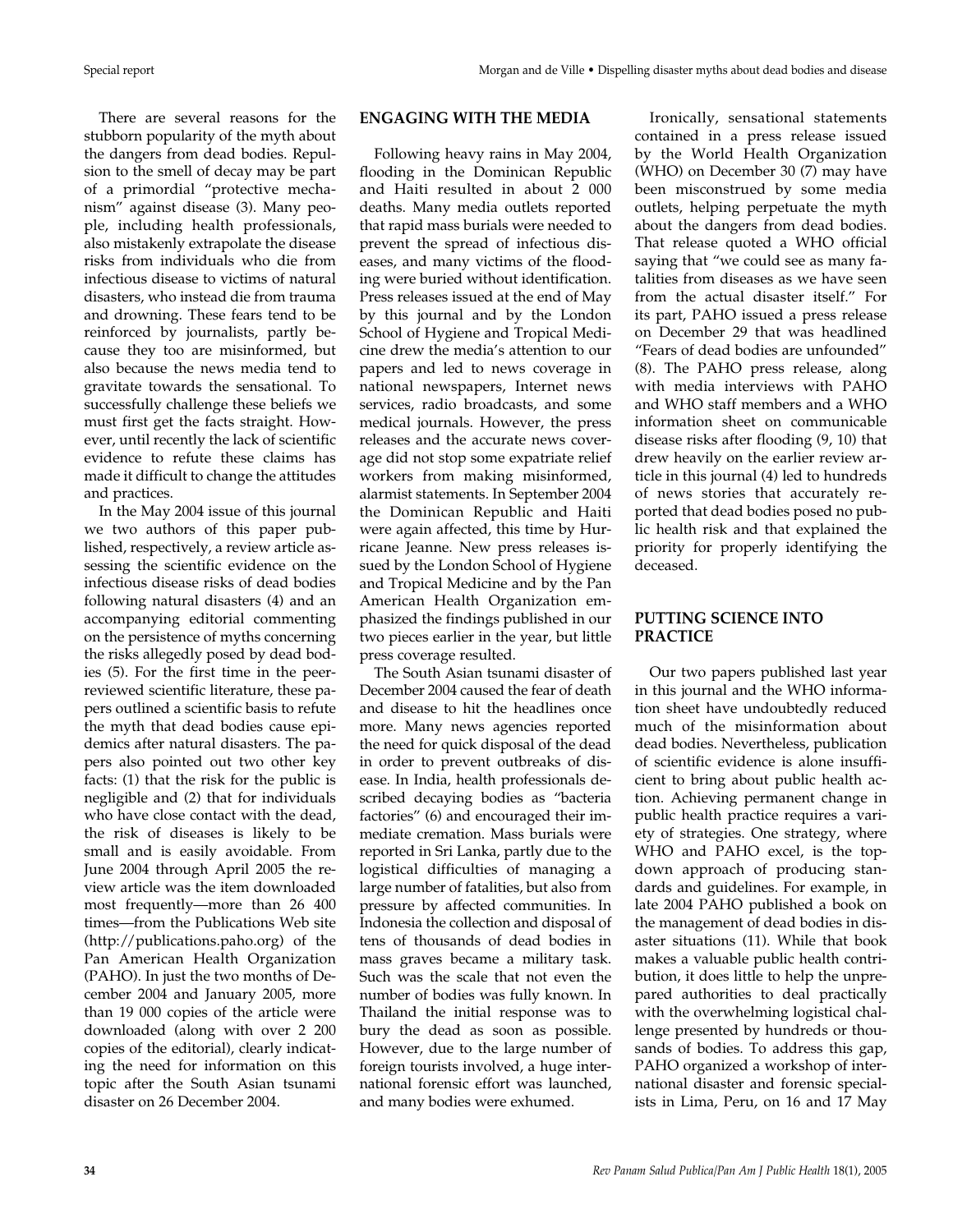2005. The workshop focused on lessons learned from the South Asian tsunami disaster and practical measures for first responders after natural disasters. The outcomes of this meeting will include a practical field manual for the management of dead bodies as well as an updated edition of PAHO's 2004 book on dead bodies and disasters.

That strategy of producing standards and guidelines is not the only one needed in order to bring about changes in attitudes and practices. A second one that we should consider is a community-centered approach that informs communities about the management of the dead following disasters, and the rights of individuals to be treated respectfully after death. This is likely to require continued proactive engagement with the media in the way that PAHO has recently been doing. Thirdly, an educational approach is needed to develop workshops and table-top exercises as part of disaster preparedness activities and capacity development within governments

and, perhaps above all, with humanitarian organizations. Fourthly, identifying and burying large numbers of dead is a difficult task, requiring significant international expertise and technical support. Although no agency currently provides this type of support, it could be encouraged as an area of technical cooperation for nongovernmental organizations (NGOs). Some NGOs, such as the Red Cross, arrive very quickly on the scene, and, if equipped with appropriate skills and resources, could contribute to the identification of the dead. Unfortunately, at a time of increasing specialization of humanitarian NGOs, it is an area often overlooked. Finally, we need to continue adding to existing theoretical knowledge by developing audit and feedback activities about the management of dead bodies following natural disasters. These should focus not only on technical processes (recovery, identification, and disposal of dead bodies), but also consider the effectiveness of disaster preparedness

plans and communication with the affected population.

#### **CONCLUSION**

Until recently the management of the dead after natural disasters has been informed by a mistaken imperative to prevent the spread of disease and the need to appease public fears of epidemics, which are often fueled by the media. To ensure the well-being of the survivors, the dead should be treated with dignity and respect. Managing the dead involves complex technical and logistical considerations, but it also has a significant social and cultural dimension, which is reflected and formed by the media. It is therefore crucial that, in addition to developing our knowledge about how to manage the dead after natural disasters, we develop strategies to engage the media and promote the rights of the survivors to see that their dead are treated with dignity and respect.

- 1. De Ville de Goyet C. Las enfermedades transmisibles y la vigilancia epidemiológica en situaciones de desastres naturales. Bol Oficina
- Sanit Panam. 1980;89(4):353–69. 2. De Ville de Goyet C. Stop propagating disaster myths. Lancet. 2000;356:762–4.
- 3. Curtis V, Biran A. Dirt, disgust, and disease. Is hygiene in our genes? Perspect Biol Med. 2001;44(1):17–31.
- 4. Morgan O. Infectious disease risks from dead bodies following natural disasters. Rev Panam Salud Publica. 2004;15(5):307-12.
- 5. De Ville de Goyet C. Epidemics caused by dead bodies: a disaster myth that does not want to die. Rev Panam Salud Publica. 2004;  $15(5) \cdot 297 - 9$
- 6. NBC11.com. Threat of health epidemic looms after quake, tsunamis [news report]. Available from: http://www.nbc11.com/health/ 4029138/detail.html. Accessed 21 January 2005.

#### **REFERENCES**

- 7. World Health Organization. WHO warns up to five million people without access to basic services in Southeast Asia [press release]. Available from: http://www.who.int/ mediacentre/news/releases/2004/pr94/en/ Accessed 3 March 2005.
- 8. Pan American Health Organization. Fears of dead bodies are unfounded [press release]. Available from: http://www.paho.org/ English/DD/PIN/pr041229.htm Accessed 29 January 2005.
- 9. Jones M. How good was tsunami coverage in the media? [news story]. Available from: http://www.alertnet.org/thefacts/ reliefresources/110667336256.htm Accessed 29 January 2005.
- 10. World Health Organization. Flooding and communicable diseases fact sheet [Web page]. Available from: http://www.who.int/ hac/techguidance/ems/en/Floodingand

CommunicableDiseasesfactsheet.pdf 2004. Accessed 27 December 2004.

11. Pan American Health Organization. Management of dead bodies in disaster situations. Washington, D.C.: PAHO; 2004. (Disaster Manuals and Guidelines on Disasters Series, No. 5).

Manuscript received 10 March 2005. Manuscript accepted for publication 23 March 2005.